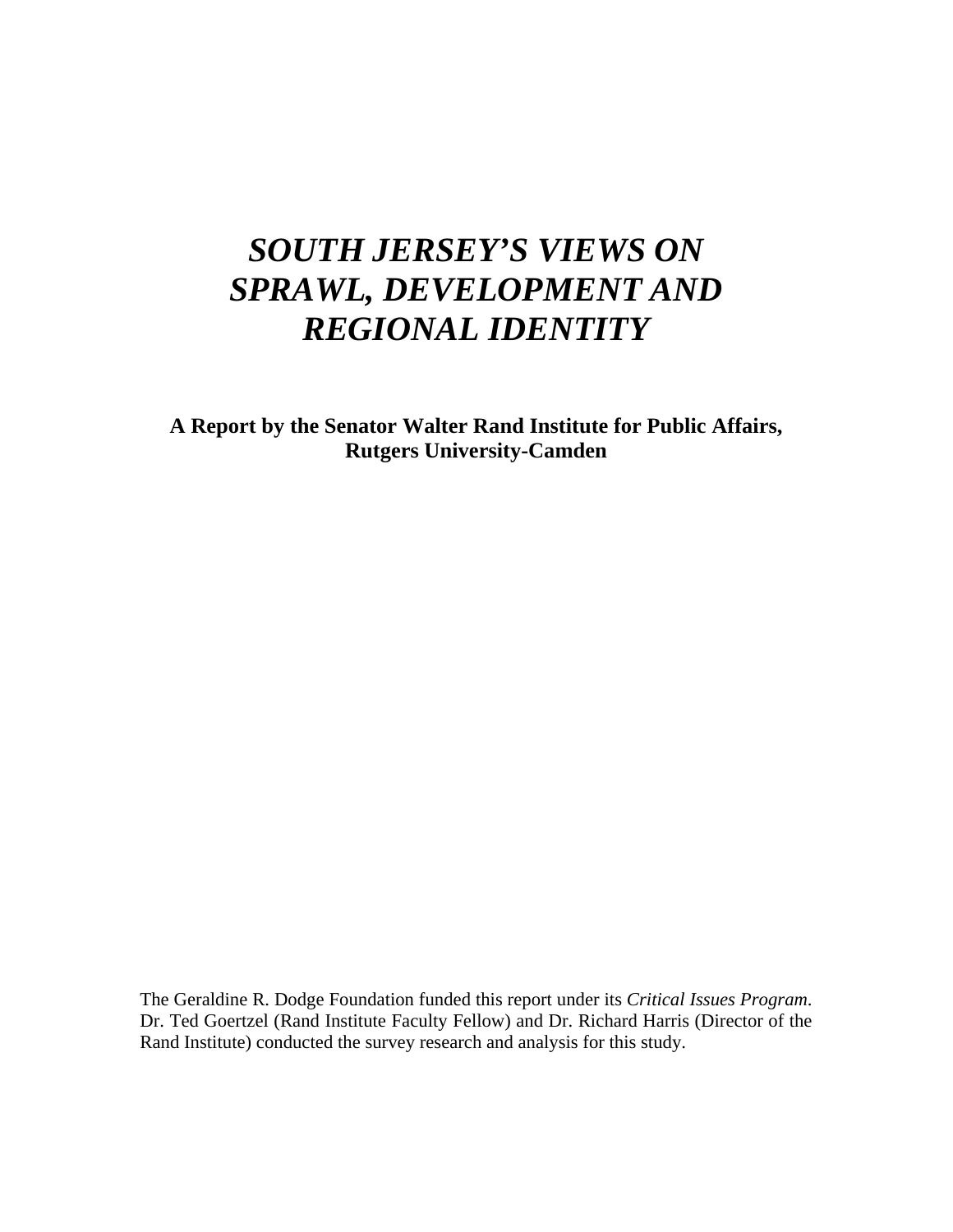# **TABLE OF CONTENTS**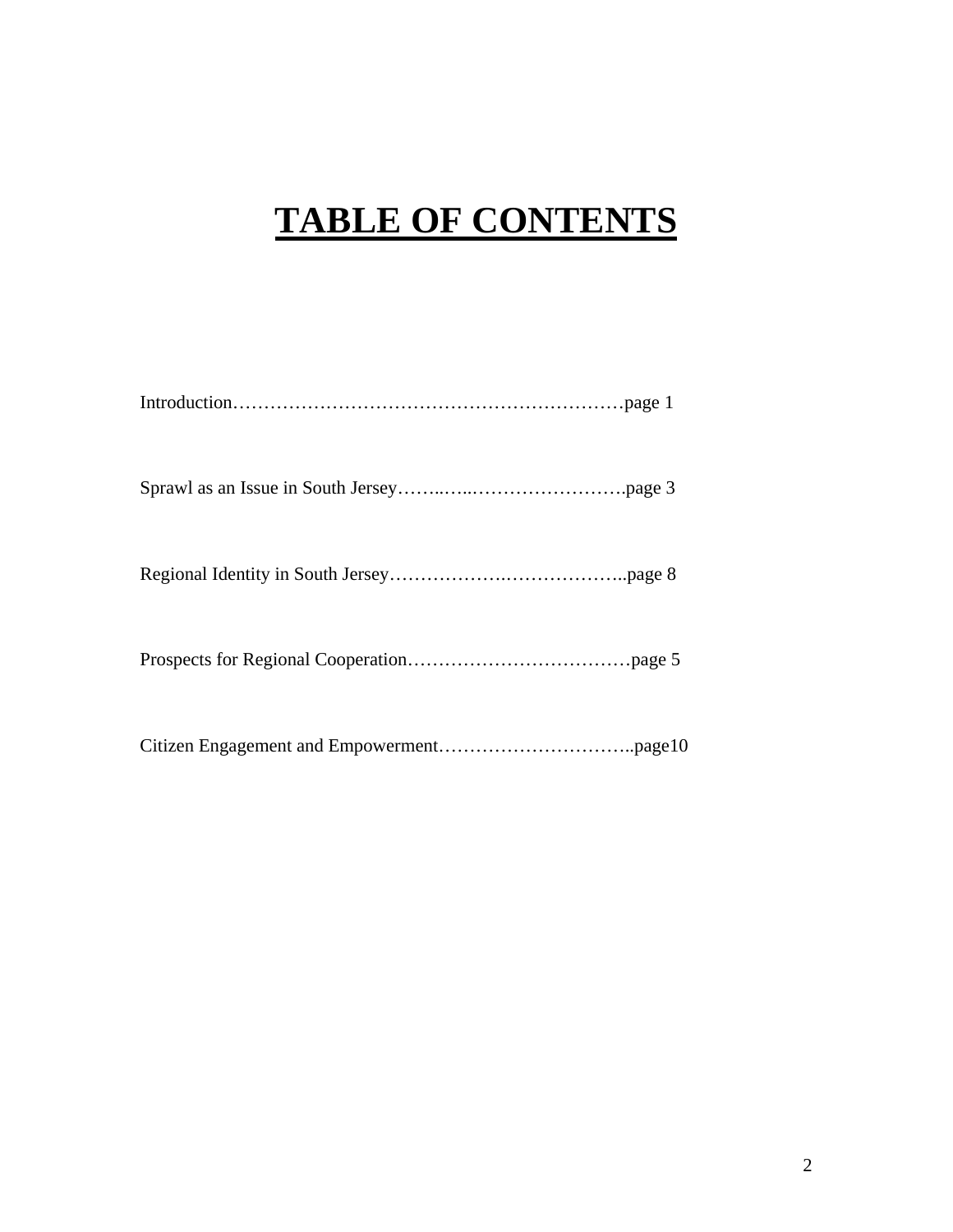## Introduction

 The report on *Sprawl, Development and Regional Identity* presented below is based primarily on a Spring 2001 survey of South Jerseyans, conducted with respect to their views on suburban sprawl, development/land use policies and regional identity. That survey included responses from 900 residents of the seven southernmost counties in New Jersey (Atlantic, Burlington, Camden, Cape May, Cumberland, Gloucester, and Salem). These counties, based on a prior regional development study conducted by Rutgers-Camden's Forum for Policy Research, were divided among three sub-regions of South Jersey.<sup>[1](#page-2-0)</sup> We replicated a number of survey questions from that study to draw some inferences about how opinions on development in southern New Jersey may have changed over time. In order to explore the extent to which South Jersey residents hold their own distinct views on these issues, we also replicated several questions from a statewide survey on sprawl and development that was produced for New Jersey Future. Finally our analysis draws in part on a pilot survey conducted by a Rutgers-Camden sociology class. That pilot differs slightly from the final survey instrument in the construction of some questions and helped to shape the final survey instrument, but is included because the respondents are highly skewed toward younger residents, thereby permitting some informed speculation about attitudinal differences that distinguish South Jersey's *genX* citizens.<sup>[2](#page-2-1)</sup> Taken as a whole, the survey provides reliable, policy-relevant information on the importance of sprawl and development issues in South Jersey, on the quality of life preferences of South Jerseyans, and on the prospects for regional, smart growth initiatives.

<span id="page-2-0"></span><sup>&</sup>lt;sup>1</sup> The Forum for Public Policy Research at Rutgers University-Camden conducted a similar survey in 1981 which identified three distinct sub-regions in southern New Jersey: a Suburban Region (Burlington, Camden and Gloucester); a Shore Region (Atlantic and Cape May); and a Down Jersey Region (Cumberland and Salem). To maintain the integrity of a longitudinal comparison, we replicated these subregions in a stratified random sample (300 randomized respondents in each of the three sub-regions).

<span id="page-2-1"></span> $2^2$  The pilot study was administered to 515 adult residents of Burlington, Camden, and Gloucester Counties. The sampling methods were less rigorous than the final survey (43% of the respondents were under 30 years old), but the results, reported separately, do provide insight into how the generation on the cusp of leadership views issues of sprawl and development.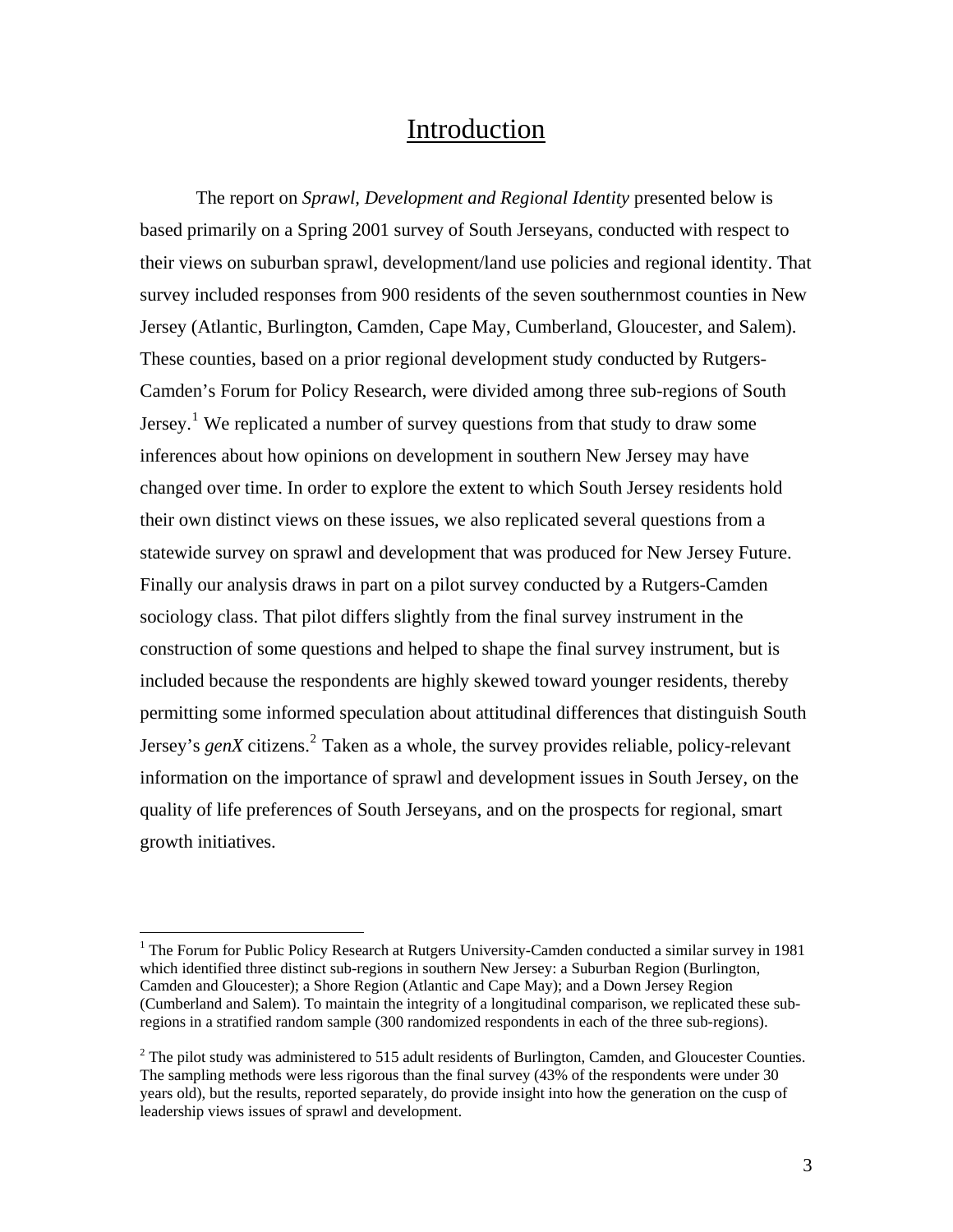These survey results are part of a broader project intended to inform and engage citizens as well as decision makers in South Jersey on sprawl and smart growth policy options. The other element in the project is a statistical, GIS-based projection of what South Jersey will look like in twenty years should present demographic and land use patterns trends continue. It is abundantly clear from our research as well as other studies that the people of our region are deeply concerned about the effects of sprawl **–** environmental degradation, traffic congestion, the decline of urban centers and older, inner ring suburbs, the decrease in farmland and open space, and the fiscal burdens imposed across all communities. It is equally clear, however, that this inchoate sense of dissatisfaction with sprawl and its various impacts cannot alter or abolish the powerful social, political and economic forces that continue to drive unplanned growth which, in a sense, is synonymous with the concept of "sprawl". The indispensable first step to resisting these forces and organizing smart growth strategies is developing and disseminating an information base that will let South Jerseyans know that they share common concerns about sprawl and that will equip them with the knowledge and sense of connection to their fellow citizens necessary to participate effectively.<sup>[3](#page-3-0)</sup>

 More importantly, building this sense of connection is crucial if South Jersey communities, let alone the region as a whole, are to overcome the counterproductive, competitive impulses that drive the "ratables chase" and the almost unalloyed support for *home rule*. As the mercurial mathematician John Nash (*A Beautiful Mind*) has demonstrated, purely competitive interactions often produce results that create more losers than winners, whereas cooperative strategies can produce net social gains. While his Nobel Prize-winning work has been utilized most directly with respect to business competition, it is equally applicable to the rivalry for property taxes and the insistence on local control in all matters that pits South Jersey's older towns and cities against its newer suburbs. The alternative to this destructive competition, as Nash and his disciples in the study of game theory have shown, is to build trust and cooperation through

<span id="page-3-0"></span> $3$  Smart growth experiences that are cited as successful (e.g., Oregon, Chattanooga, Maryland) all included a significant public participation component.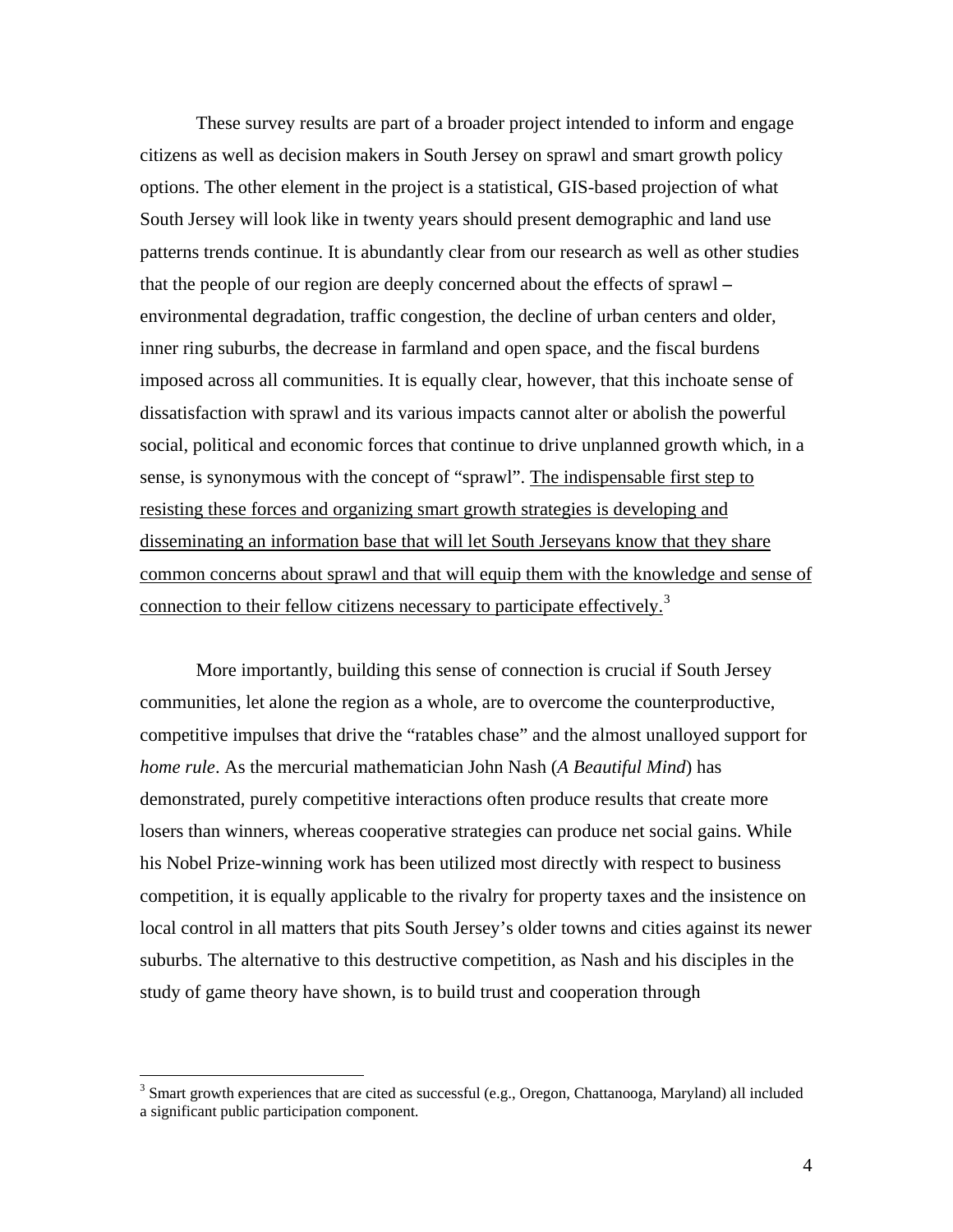communication and the dissemination of information.<sup>[4](#page-4-0)</sup> By providing a common base of reliable information on sprawl-inducing, competitive development and by creating forums for South Jerseyans to assess that information together, we maximize the opportunities to generate support for realistic smart growth policies.

 One final important point to make at the outset is that when analyzing the phenomenon of sprawl in South Jersey (or elsewhere for that matter) we must distinguish carefully between economic forces that, left unchecked, promote sprawl and operation of an efficient market. There is a tendency to conflate the two by reasoning that if smart growth means regulation and regulation, in turn, means government intervention intended by planning advocates and environmental activists to "trump" the market, then smart growth is inherently and *ipso facto* an anti-market policy. This logic is flawed. A more persuasive economic analysis would view sprawl itself as evidence of a "market failure" insofar as it is increases *externalities* and decreases *public goods*, thereby producing inefficient and sub-optimal economic outcomes.<sup>[5](#page-4-1)</sup> While such "market failures" cannot alone justify any particular anti-sprawl policy, they do provide a strong *prima facie* case for government intervention. Just as importantly, they shift the debate on sprawl from a market versus government dispute to a consideration of the benefits versus costs of alternative smart growth policies, including ones that are designed to restore efficient markets and informed economic decision-making. This conceptual shift in the terms of debate can have a salutary effect on public policy by allowing decision makers to escape the zero-sum ideological contests between "growth" and "conservation" or "property rights" and "regulation" that so often characterize discussions of sprawl and smart growth. There is no reason that smart growth proponents should automatically cede the high ground of economics and efficient markets.

<span id="page-4-0"></span><sup>&</sup>lt;sup>4</sup> In the movie A Beautiful Mind, as in his Nobel Prize-winning analysis, Nash demonstrates mathematically that without trust and communication, the classic competitive game, *Prisoner's Dilemma*, inevitably produces in sub-optimal results for all competitors. This analysis, used to understand the

<span id="page-4-1"></span>dynamics of arms races and economic competition fits the problem of sprawl in South Jersey as well. 5 **Externalities** refer to costs of an economic transaction that affect the welfare of third parties, external to the transaction. In the context of sprawl, the price paid in traffic problems, air pollution and addition infrastructure costs associated with unplanned growth would fit this category. **Public goods** refer to collective benefits that would increase the welfare of society, but cannot be provided by the market because they are non-divisible and non-transferable. In the context of sprawl, the value of open space or clean air would fit this category.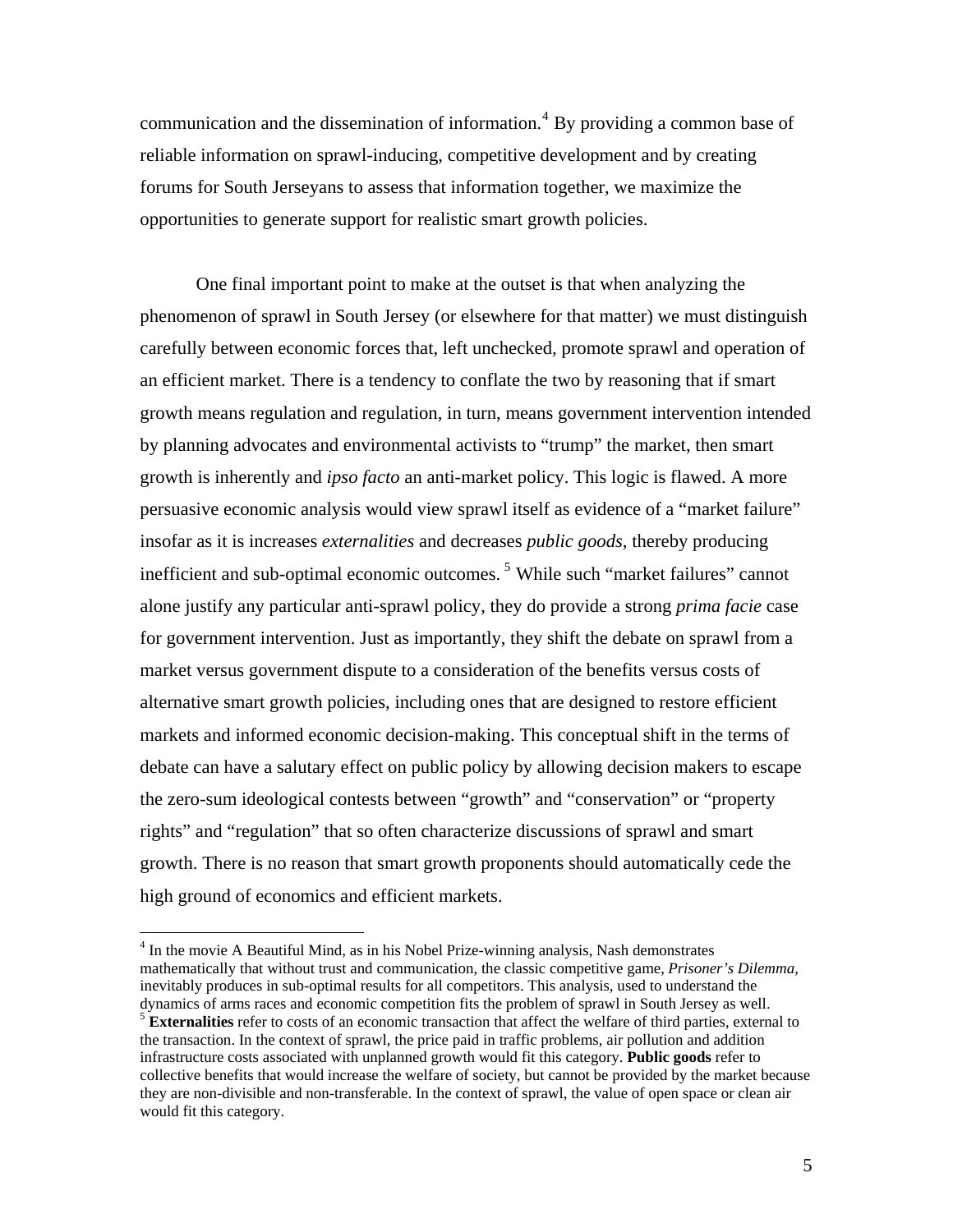## Sprawl as an Issue in South Jersey

 Sprawl in South Jersey is not a new issue. Indeed several studies of sprawl/smart growth acknowledge the importance of southern New Jersey. However, there is no systematic analysis that focuses on sprawl as a regional issue in South Jersey. The Pennsylvania Economy League and its Center for Metropolitan Policy have published an important study titled *Flight or Fight* that purports to examine sprawl in the Delaware Valley. While the study takes note of the Jersey side of the Delaware River, the focus is clearly on Philadelphia's Pennsylvania suburbs.<sup>[6](#page-5-0)</sup> The watchdog and policy analysis organization, New Jersey Future, has examined sprawl as a policy issue statewide, but the analysis and cases they concentrate on are in northern and central Jersey. Similarly, a major study of development from Rutgers University's Bloustein School of Public Policy looks at smart growth issues across the state, but its focus is also of the seven southern counties. The emphases in these studies all reflect political realities that have relegated South Jersey to a secondary role. As many observers have noted, though, South Jersey is a critical region in both because of its environmentally sensitive natural resources and because there is still a chance to arrest sprawl before North Jersey and Philadelphia-style development overwhelms the quality of life that attracts people to South Jersey.

 Relative to the rest of the state, South Jersey still has a good deal of open space and farmland. The region has been identified, therefore, as a critical focus for efforts at arresting suburban sprawl. At a fall 1999 *Summit on the Future of South Jersey* cosponsored by the *Courier-Post* and the Senator Walter Rand Institute at Rutgers University-Camden, sprawl and unplanned development emerged as one of the key challenges facing the region. That summit was followed in the spring of 2000 by a conference focused specifically on *Sprawl and Land Use*. That second conference, held in Gloucester County's Washington Township (dubbed by conference organizers as "ground-zero" for sprawl in the region), attracted over one hundred citizens and

<span id="page-5-0"></span><sup>&</sup>lt;sup>6</sup> I met with the Director of the Pennsylvania Economy League about collaborating of smart growth and incorporating serious consideration of South Jersey issues. He candidly noted that his funding comes from Harrisburg and he was therefore obligated to devote most of his attention to PS issues.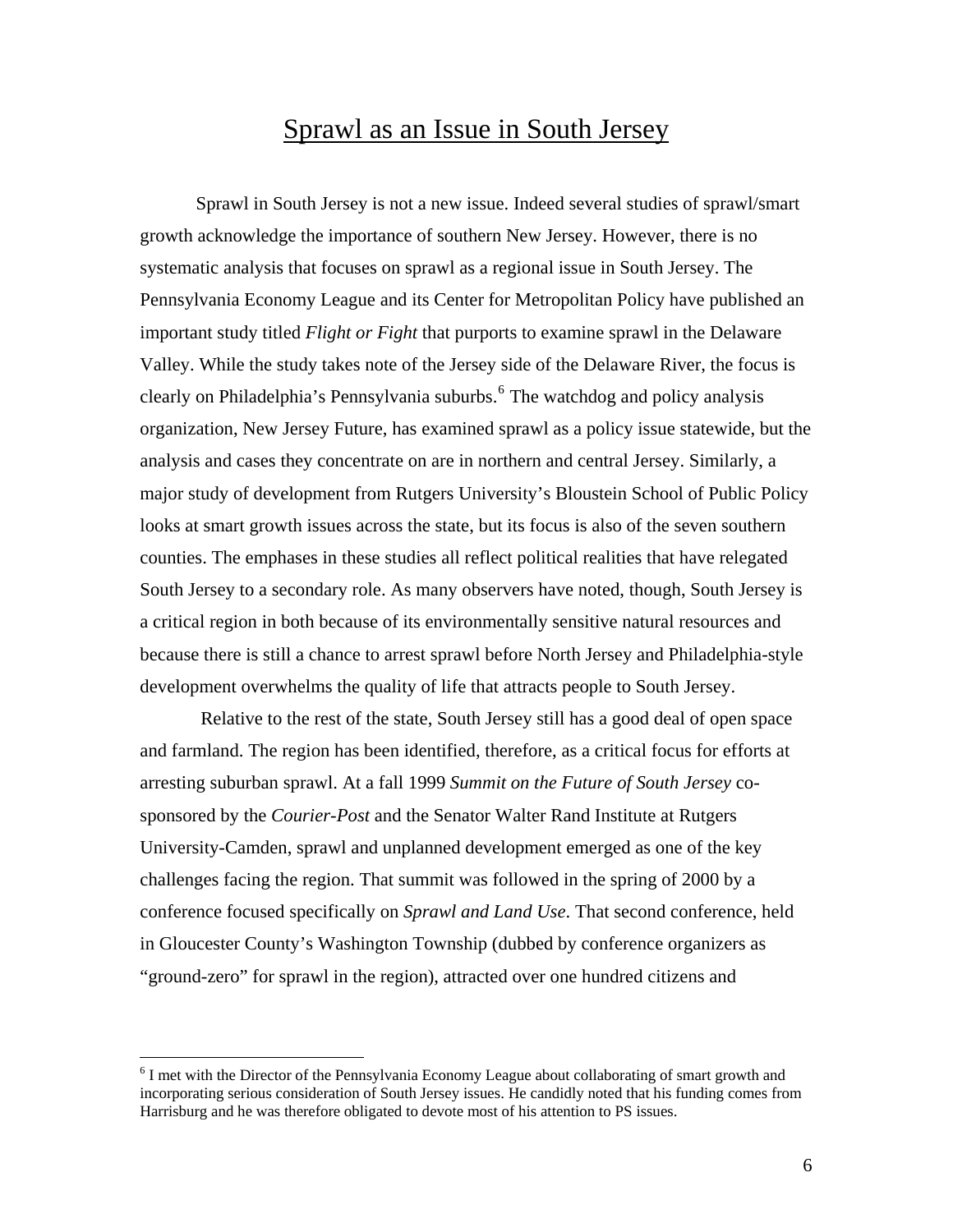stakeholders.<sup>[7](#page-6-0)</sup> In addition, a white paper prepared for the Dodge Foundation clearly singled out "the seven southernmost counties " of New Jersey as a focal point for smart growth initiatives.<sup>[8](#page-6-1)</sup>

 As we consider the issue of sprawl in South Jersey, it is important to keep in mind the complexity of the region. In the popular mind, and even in policy discussions, South Jersey exists as convenient shorthand for that part of the state that lies outside of the greater New York metropolitan area or below Trenton. While this usage has a certain reality in state politics and Philadelphia-based media coverage, it does not do justice to the positive identity of the region. Neither does it recognize important sub-regional differences within South Jersey that must be acknowledged in any effort to build a regional consensus on controlling sprawl. In truth there are three South Jerseys:

- 1. **The Suburban Philadelphia** sub-region covering primarily Burlington, Camden, and Gloucester counties. This sub-region is the wealthiest, most populous and most densely developed. It offers easy commutes to the Philadelphia and Wilmington areas as well as ready access to the major highways connecting the Boston-Washington corridor. It does include, however, a large portion of the Pine Barrens and some coastal areas in eastern Burlington, the largest county in the state.
- 2. **The Shore** sub-region covering Atlantic and Cape May Counties. Much of this sub-region remains farmland or undeveloped, including the Wharton State Forest, the Jersey shoreline, wetlands and other environmentally sensitive areas. It also includes a rapidly developing area around the string of shore communities that stretches from Atlantic City south to Cape May. This growth is spurred by the casino and tourism industry concentrated around Atlantic City.

<span id="page-6-0"></span><sup>7</sup> The roundtable discussion at the *Conference on Sprawl and Land Use* clearly illustrated two things: (1) there is great concern about sprawl in South Jersey, especially with respect to lifestyle changes brought about by suburban tract development in formerly rural areas; (2) the current state of policy discourse pits environmentalists and state planners against real estate developers and their political supporters in an ideological debate seriously lacking in citizen participation.

<span id="page-6-1"></span><sup>&</sup>lt;sup>8</sup> Geraldine R. Dodge Foundation White Paper #1, Sprawl, prepared by Robert T. Perry, Program Officer, [version 3-2-00].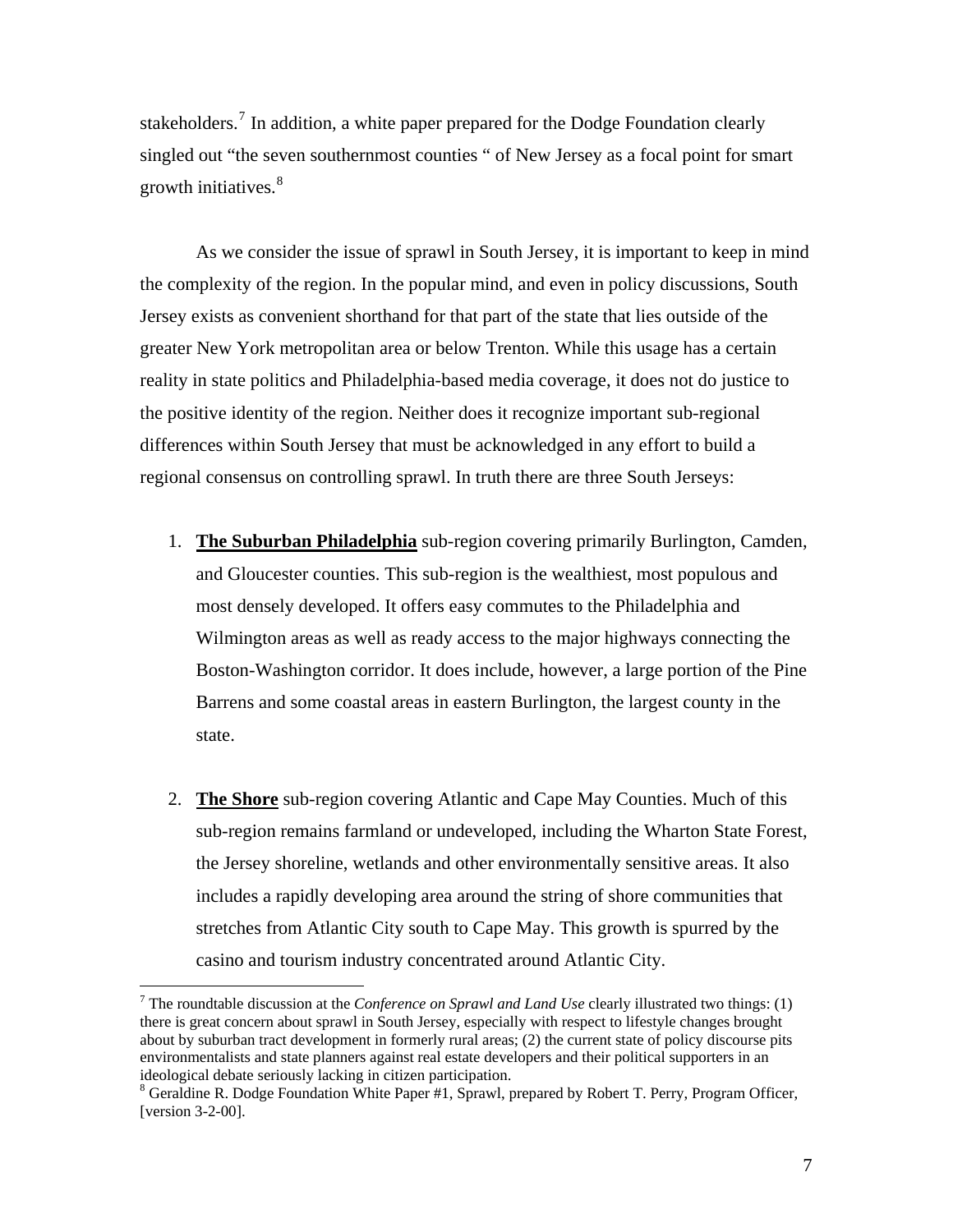3. **The Down Jersey** sub-region covering Cumberland and Salem counties encompasses substantial farmland intermingled with older manufacturing/commercial centers such as Vineland and Bridgeton. It is also a sub-region in which sprawl-like development is mushrooming along major transportation corridors (Interstate 295 and Routes 55 and 322). Recent newspaper articles have chronicled the emergence of shopping and commercial development sprouting up on the heels of residential expansion. Finally, this region is experiencing an curious demographic inversion: as the farmland that used to have a high Latino agricultural worker population converts to residential tract development, that population is migrating into older urban centers and the newer suburbs bring an influx of white middle and upper middle class residents.

While each of these sub-regions is experiencing the development pressures of unplanned growth, each has its own particular ecological, economic and social character. Thus the manifestations of sprawl in each reflect different set of problems, and call for a different set of policy recommendations. Not surprisingly our survey elucidates many of these subregional differences in the opinions of residents on key issues.

At the same time, however, it is clear that one problem, fragmented governance, underlies many sprawl-related issues. Smart growth policies that could address sprawl issues require coordinated planning; and there is no effective mechanism for coordination among the seven counties and 167 municipalities in southern New Jersey. Even at the county level, coordination ultimately runs afoul of the strong home rule tradition. The State Plan does provide a sound conceptual framework for smart growth, but as many commentators have observed, the State Plan provides little in the way of enforcement and implementation tools. In addition, the Office of State Planning (OSP), located in the Department of Community Affairs (OSP) held no authority over other state agencies, most notably the Department of Transportation (DOT) and the Department of Environmental Protection (DEP), whose cooperation was essential given their broad policy impacts on development patterns. Recognizing this problem, Governor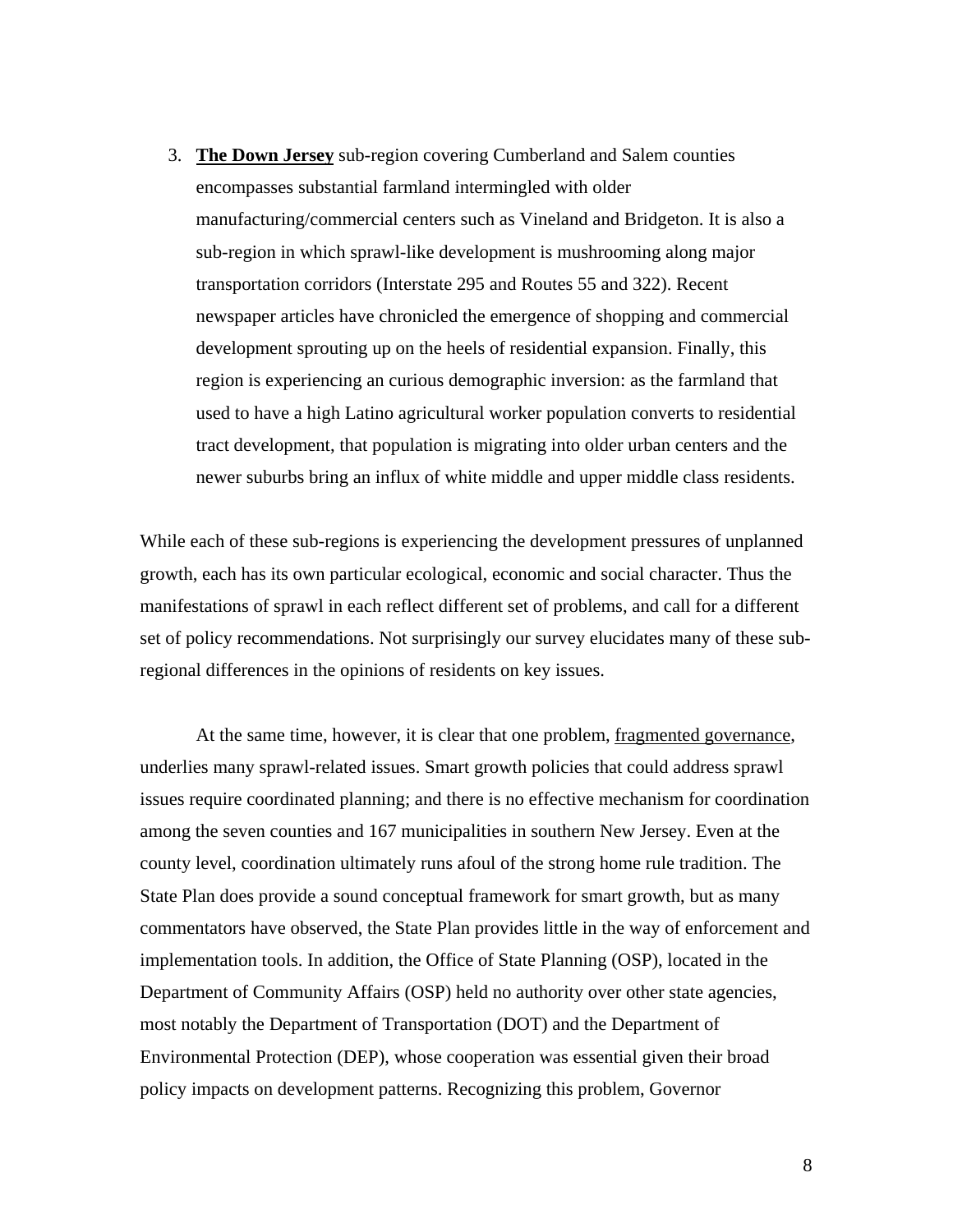McGreevey has abolished OSP and formed a new Smart Growth Coordinating Council within the Governor's Office in order to achieve real coordination among key state agencies, especially DCA, DEP, and DOT on smart growth. Subsequently, an Office of Smart Growth was created in the Department of Community Affairs to manage smart growth initiatives. As hopeful as these developments may be, it will be some time before we can judge its impact. In the meantime, effective smart growth will still require engagement and cooperation at the county and local level where actual planning, zoning and development decisions are made. Our survey results indicate that residents in South Jersey recognize this core problem as a reason why their lifestyle/quality-of-life preferences are at odds with the development patterns that typify the region.

If South Jersey's understanding of the connection between sprawl and fragmented governance is strong and sophisticated, the same cannot be said of its views on the nexus between the disappearance of open space and the decline of urban centers. One of the characteristics of South Jersey that sets it apart from the rest of the state is its relative abundance of open space and farmland. Clearly two of the hallmarks of unplanned development are the gobbling up of farmland and the unrelenting pressure on open space by suburban tract development. What defines this pattern of development as sprawl, however, is the simultaneous exodus of citizens and commerce from cities and older towns to outlying suburbs. As the decline of agriculture induces farmers to view their land as an individual retirement account that can be cashed in with developers, the market for the new suburban homes is not found in a huge influx of new residents, but rather redistribution outward from the region's established communities. Thus, the simultaneous declines in farmland, open space and urban centers are all of a piece. As our survey indicates, however, South Jerseyans generally do not "connect the dots" on these issues. Without a serious public education effort in the region, South Jerseyans will continue to think of urban revitalization and preserving open space/farmland as distinct public problems when they are in fact two sides of the same policy coin.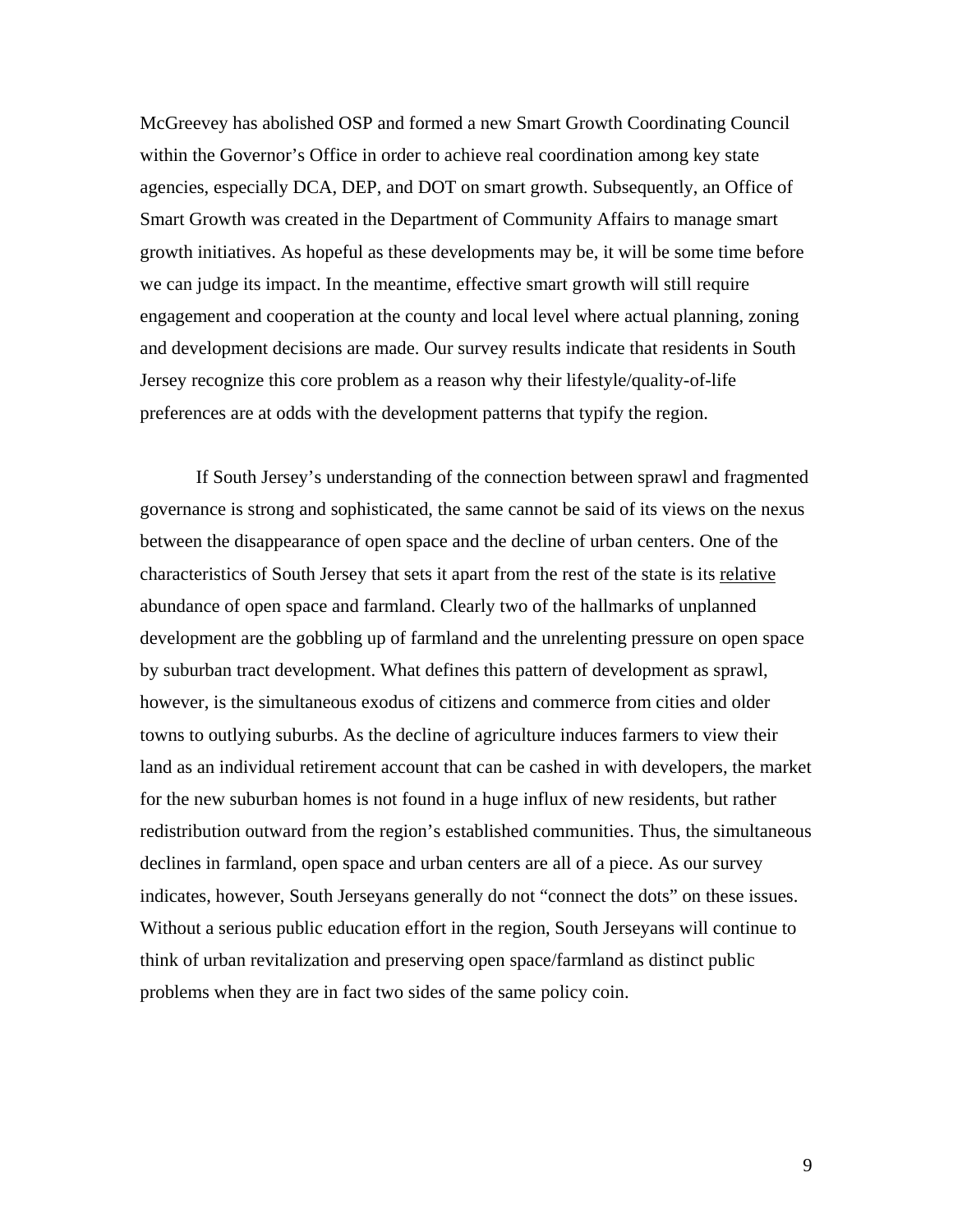## South Jersey: Sprawl, Development and Regional Identity

#### **South Jersey v. Statewide Opinion**

 $\overline{a}$ 

 Taking a first cut at the way South Jerseyans view the issues of sprawl and development, we asked them a set of six questions that New Jersey Future had administered statewide. These questions asked respondents to rank a policy problem of concern in New Jersey as: *very important*; *somewhat important*; *not very important*; or *not important at all*. The policy problems were: reducing property taxes; preserving open space; lowering crime rates; lowering insurance rates; reducing traffic congestion; preserving farmland (See questions 7-12 in Appendix A).

Significantly, South Jersey diverges from the rest of the state on preserving open space and on preserving farmland, two critical markers issues in gauging the importance of sprawl as a concern. On the question of preserving open space, 94% or more of residents in each southern sub-region of the state consistently ranked this problem *very* or *somewhat important* compared to 81% of residents statewide. Only 61% statewide thought this issue was *very important*, compared to 72% in the shore and suburban subregions and 65% in Down Jersey. On the question of preserving farmland, 95% or more South Jerseyans ranked the problem *very* or *somewhat important* compared to 90% statewide. However, 75% of residents in the Shore and Suburban sub-regions and 71% in Down Jersey rated the issue as *very important* compared to only 64% across the state.<sup>[9](#page-9-0)</sup> On all other issues in this portion of the survey, the percent responses for South Jersey were either very close to the rest of the state or showed at least one sub-region aligning with the rest of the state.

These responses indicate that in South Jersey the problem of sprawl is seen as most serious among residents of the shore and suburban sub-regions. This result is predictable based on the fact that it is in these areas that open space and farmland are disappearing at

<span id="page-9-0"></span><sup>&</sup>lt;sup>9</sup> In assessing the lower percentage of Down Jersey residents rating farmland preservation as very important, it appears that the greater visibility of tract and commercial development supplanting farms explains the higher degree of concern among the Suburban and Shore residents.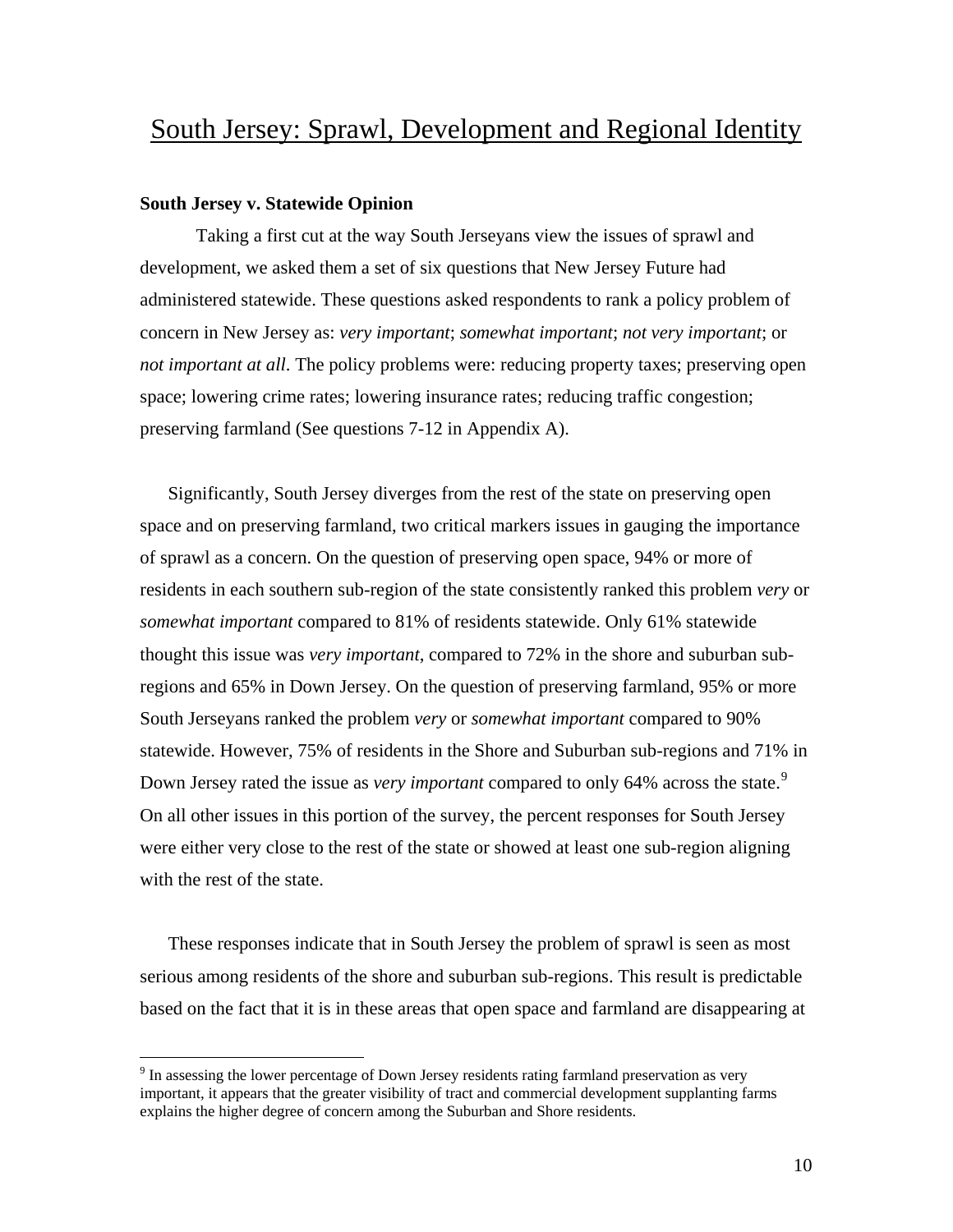the most rapid rate and tract development is most visible. It is important to note, however, that these are the areas that encompass the Pine Barrens and Wharton State Forest, thereby increasing the likelihood that residents will be attuned to the threat that sprawl posed to these natural resources. Down Jersey, by contrast, has not yet experienced the full effect of suburban sprawl, and this fact is reflected in its somewhat lower level of concern (albeit still above levels statewide). As tract development creeps further south along the Route 55 and Interstate 295 transportation corridors, though, and as the urban problems of Bridgeton and Vineland intensify, we should expect public opinion in the Down Jersey sub-region to more closely reflect that of the other two sub-regions. Another possible explanation for the sub-regional difference is the higher income and education attainment levels among shore and suburban residents; both of these variables correlate highly with political engagement, attention to national policy issues, and environmentalism, all factors that feed into a concern with sprawl.

Intra-regional differences notwithstanding, preserving open space and farmland are more salient issues in South Jersey than in the rest of the state. We see this not only in comparison with New Jersey Future survey questions, but also in responses to our request that our respondents identify an example of something that has been done to combat sprawl: of the 352 respondents who could identify such an example, 295 described an action or policy that was intended to preserve open space or farmlands. Significantly, the majority of our respondents believe that the State Plan and state policy have been *somewhat* or *very effective* in preserving open space and quality of life in South Jersey: 62% of the Shore; 52%% of the Suburban; and 62% of the Down Jersey sub-regions, respectively.[10](#page-10-0) **It is obvious from this and subsequent questions in the survey, though, that respondents see preservation of open space and farmlands as distinct problems, unconnected to the broader question of sprawling development that includes the redistribution of population from urban centers to redeveloped** 

<span id="page-10-0"></span> $10$  In question # 20, the lower percent of suburban residents (52% compared to over 60% in the other two sub-regions) who believe the State Plan has been effective is attributable to the greater degree of population and housing density and the obvious "progress" of development on the edges of the Pine Barrens in this sub-region.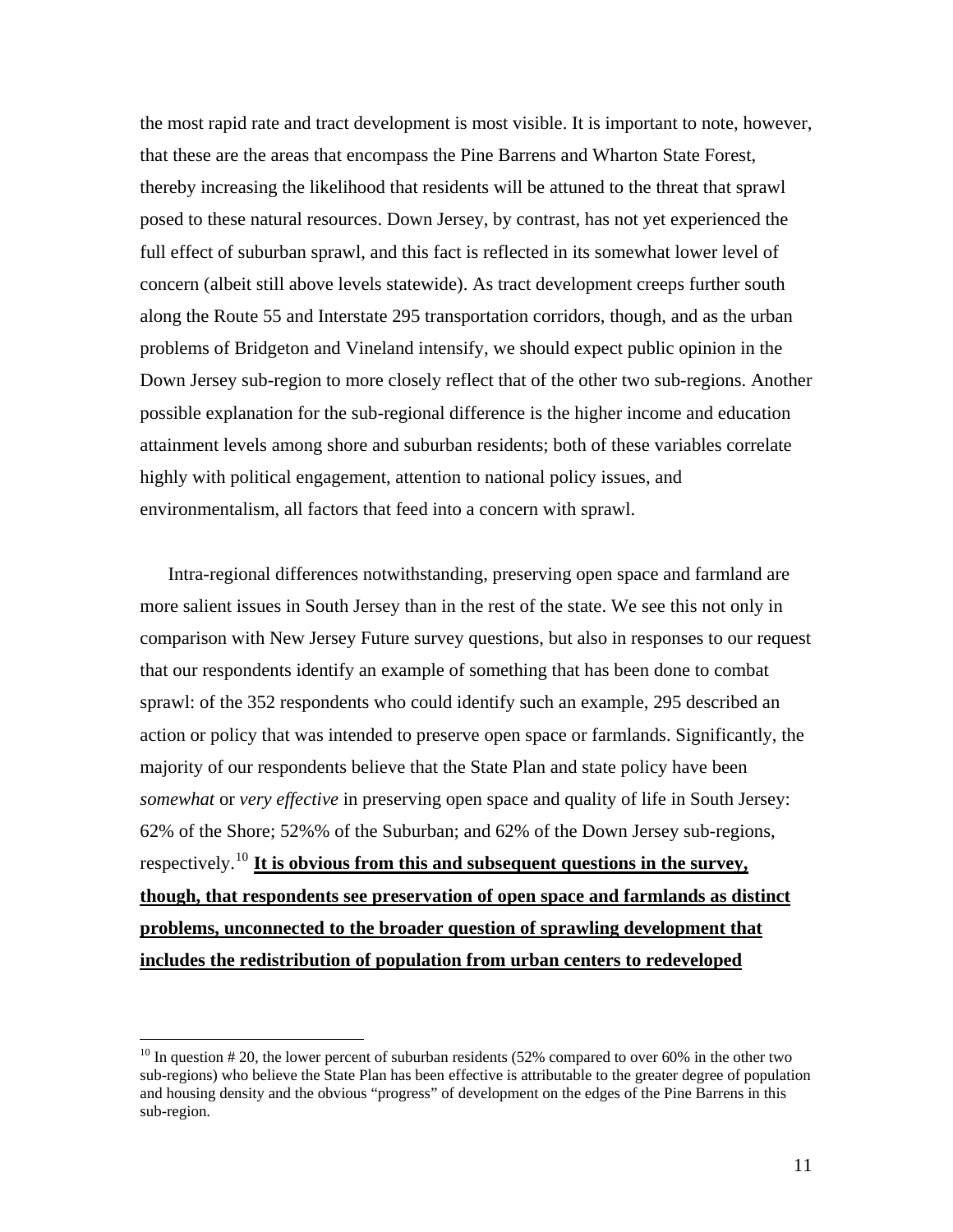**farmland.** As long as this "disconnect" remains, it will be difficult to formulate a comprehensive and coherent policy response to the problem of sprawl in South Jersey.

#### **South Jersey's Views on Community Development**

 When we asked South Jerseyans about their views on community development, the "disconnect" between their desires for open space and farmland preservation, on the one hand, and their lifestyle preferences, on the other, clearly surfaced. For example, when asked if they would favor a community where homes were around a town center or a typical suburban one where single family homes were situated on 1/3 acre lots, substantial percentages expressed a preference for the suburban alternative: 45% for the Shore; 42% for Down Jersey; and 47% for the Suburban area. While smart growth advocates will be heartened by the fact that majorities in each sub-region preferred the town center option, these responses indicate a robust market for sprawling suburban communities. Mathematically, is seems clear that many of the same respondents who feel strongly about open space and farmland preservation must also prefer a style of community development that minimizes the prospects for preservation.<sup>[11](#page-11-0)</sup> The most plausible explanation for this anomaly is that many of those living in newer suburban developments want large homes with plenty of property surrounding open space, but also dislike the negative externalities of sprawl. The survey suggests that they see sprawl as a distinctly environmental issue, unrelated to housing and commercial development patterns or urban decline. This view may well be nurtured by the approach of both politicians and the media that segregates open space initiatives from other anti-sprawl policies such as transportation or urban revitalization. Politically, open space is an "apple pie and motherhood" issue in New Jersey, whereas the other dimensions of sprawl accentuate economic and racial cleavages in society.

It is also clear that southern New Jersey's citizens do not prefer communities with compact development characterized by apartments or townhouses. Even those who favor

<span id="page-11-0"></span><sup>&</sup>lt;sup>11</sup> Note that majorities of over 90% in each sub-region favor preservation of open space  $\&$  farmland, while over 40% in each desire large single-family homes on substantial plots of land.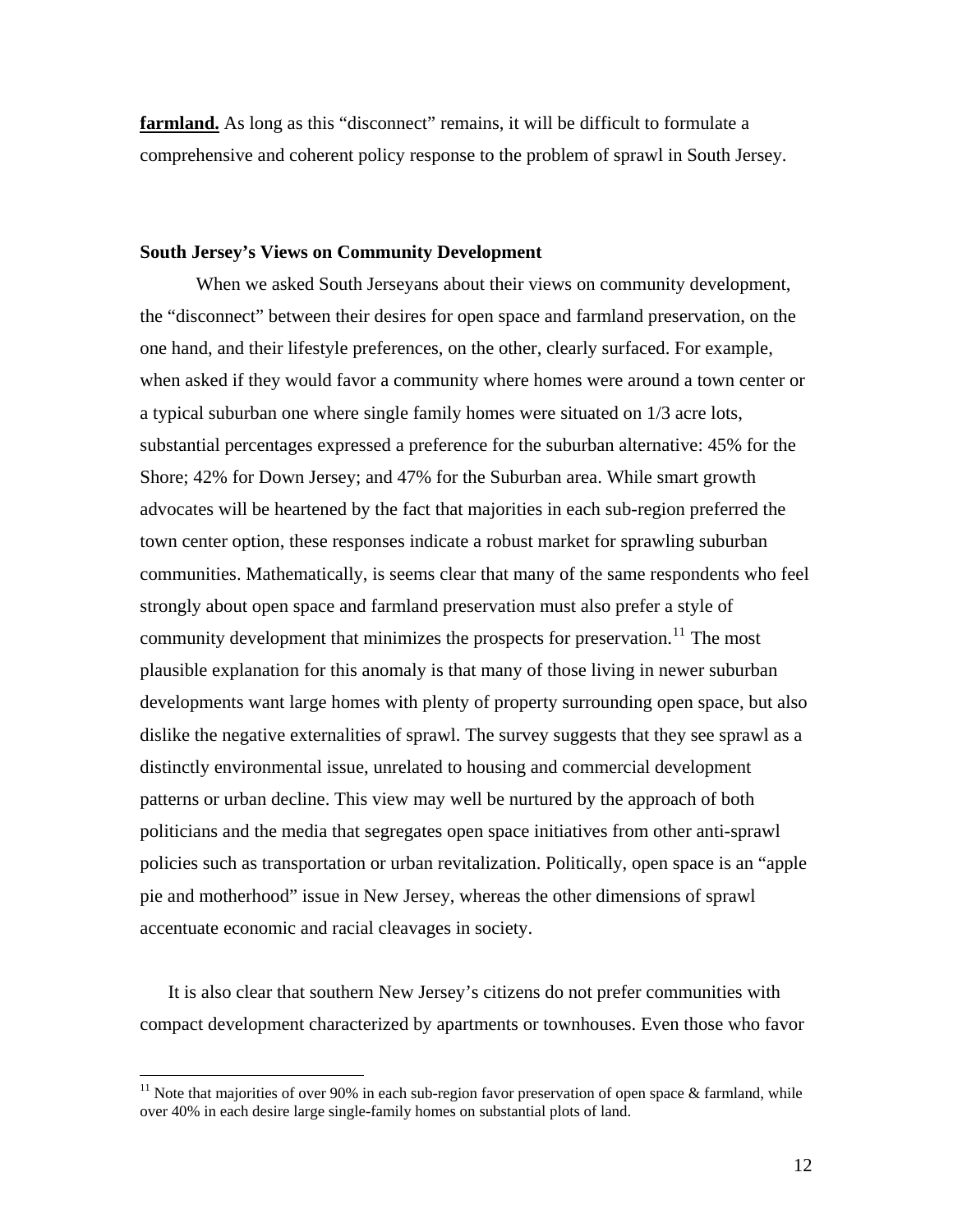the idea of living in a town center apparently like the idea of single-family dwellings. This is the view expressed by 54% in the Shore, 61% in Down Jersey and 58% in the Suburban regions, respectively. It is likely that residents in the Shore sub-region are slightly less opposed to apartments and townhouses because that style of development (especially rental properties) is more common in many of their communities. These answers provide further evidence of an inconsistency between a preference for combating sprawl and uneasiness with more compact forms of community development.

One of the most consistent arguments about sprawl in South Jersey is that it is linked directly to our system of property taxes and the so-called "ratables chase" that presumably fuels unplanned development. Accordingly, we explored the region's views on this question, and the differences in results by sub-region are especially revealing. When asked if they believed that commercial and residential development would stabilize or reduce local property taxes, the sub-regional responses divide on a continuum that correlates directly with their stage of development: only 41% of the most developed region, the Suburban Zone, believe that additional development would have a favorable impact on property taxes; 52% hold this view in the Shore Zone; but 60% in the Down Jersey Zone believe new development will ease property tax burdens. From one perspective, this suggests that the fiscal pressures for sprawl increase as we move to the regions with the most farmland and open space available. From another standpoint, however, these results also suggest that as we move in the opposite direction on the continuum, toward the more populous and developed zones, the public may be more amenable to anti-sprawl measures since they are less inclined to see development as a fiscal panacea. When we directly posed the alternatives of restricting commercial development to preserve community character and seeking new businesses to abate property tax burdens on residents we found that both the Shore and Suburban Zones opted for restriction in almost equal percentages, 62% and 59% % respectively, while only 44% of the Down Jersey Zone favored restriction. **The responses to questions about property tax and development indicate that the least developed areas of South**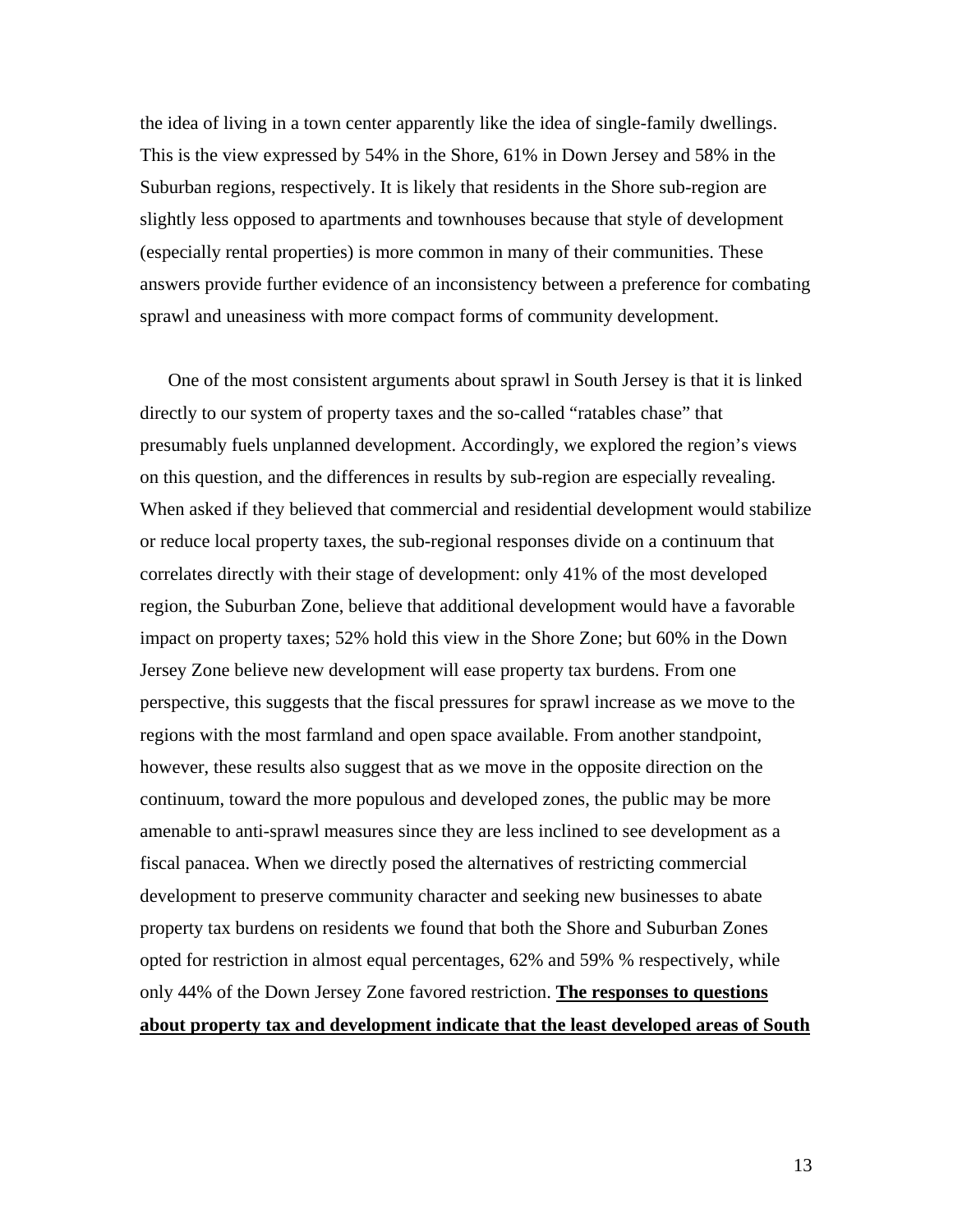### **Jersey can be expected to experience the strongest fiscally related pressure for sprawl-type growth patterns**. [12](#page-13-0)

The final question related to community development explored South Jerseyans' views on housing patterns. When asked if they would favor affordable housing in their own communities for those with limited income, significant majorities in each sub-region expressed a preference for this policy: 59% in the Shore Zone; 63% in the Down Jersey Zone; and 67% in the Suburban Zone. Proponents of smart growth and anti-sprawl policies should welcome this set of responses since one of the most serious negative consequences of suburban sprawl is the concentration of poverty, especially poorer racial minorities in older urban centers and inner ring communities. Smart growth calls for mixed income housing, both by attracting middle and upper income residents back to older communities and by requiring mixed income development in newer suburban settings. One caveat to this positive response to affordable housing should be that it seems inconsistent with the observable resistance to affordable housing efforts since the *Mt. Laurel* decisions in New Jersey. Rather than comply directly with affordable housing requirements in their own communities, many South Jersey towns have been able to offload their requirements to older, more impoverished communities. As encouraging as this survey appears, it would probably be advisable to probe this public opinion more carefully before concluding that there is broad support. In particular, our survey question was so broad that it may have masked potential adverse responses. Had we inquired about the "poor" instead of "those with limited income" which often implies retirees on social security, or had we referred specifically families in urban centers seeking suburban homes, the responses may well have been less encouraging.

<span id="page-13-0"></span> $12$  It is interesting to note that the Shore Zone aligns more closely with the Suburban Zone when we asked directly about the connection between commercial development and preserving the character of communities, while the Shore Zone responses to commercial and residential development as a palliative for property tax fell equidistant between the other two zones. These responses suggest that Shore communities are especially sensitive to preserving their character, a view probably related to the importance of tourism in that sub-region.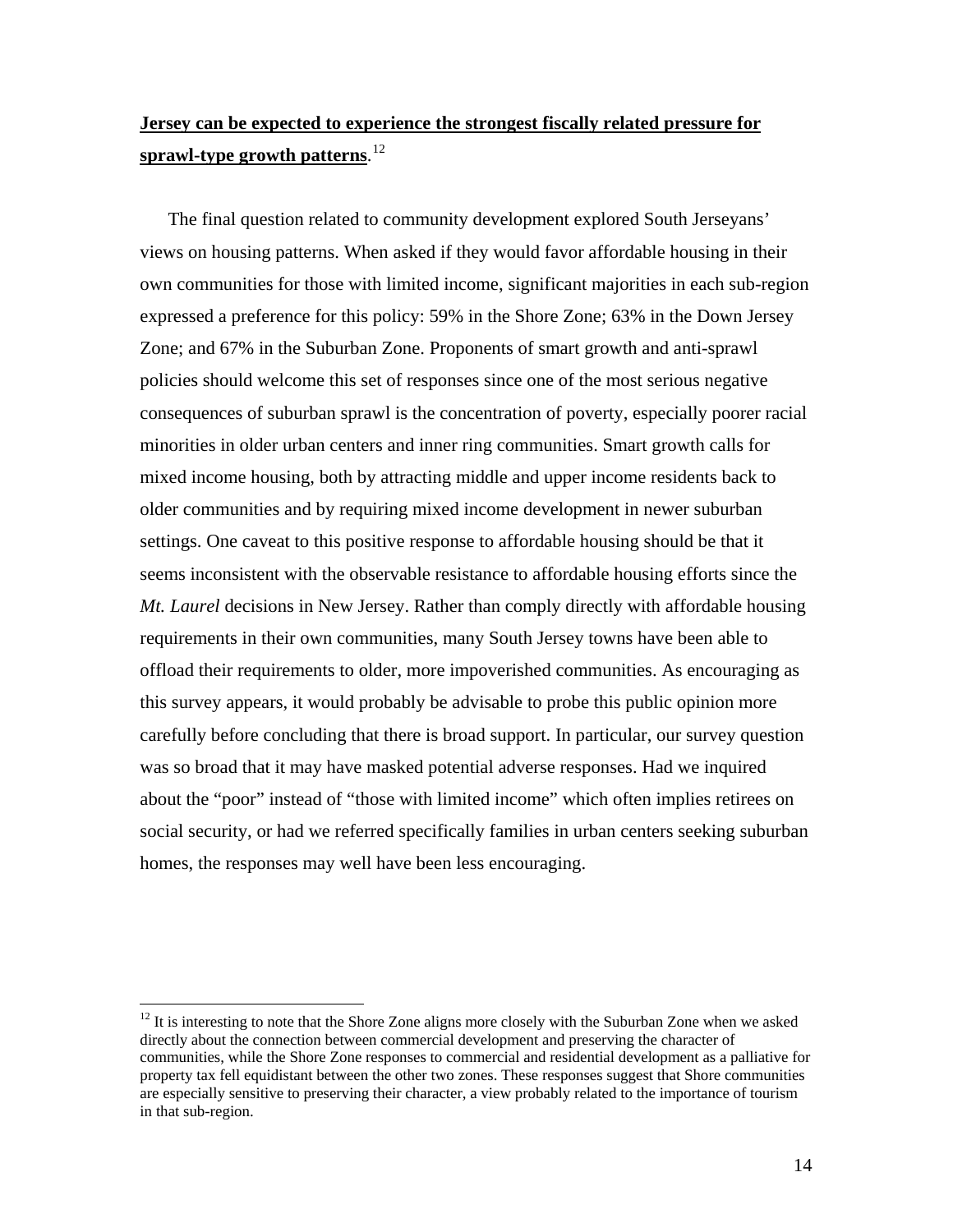#### **Policy Preferences on Development in South Jersey**

 Turning to specific questions about development policy in South Jersey, undoubtedly the most startling finding in this survey is the strong preference expressed for shifting zoning and planning authority from the local level to the county level. In each sub-region an overwhelming majority supported greater centralization of zoning and planning decisions: 71% in the Shore Zone; 76% in the Down Jersey Zone; and 74% in the Suburban Zone. It is possible that these percentages are somewhat inflated because the specific question asked if respondents would favor centralization to "coordinate development **and preserve open space and farmland** (emphasis added)." By placing the question in the context of these highly visible and well-received policy objectives, we may have received a higher than expected positive response. **Nevertheless, the uniformly high percentages (over 70% in every sub-region) strongly suggest that the home rule tradition, widely portrayed as the basis of unplanned growth, may not be as unassailable as is ordinarily assumed.** One possible explanation for the inconsistency between the finding of a strong public preference for a more centralized planning process and the usual assumption of a strong home rule tradition may be that entrenched interests that have benefited from the current process may be the sources of resistance to county-level planning and zoning while the broader citizenry reflected in our survey is frustrated with this process and therefore more amenable to reform. Clearly this unusual finding will require further investigation, but it does imply that there is an untapped reservoir of public support for a more coordinated development process in South Jersey.

 In addition to our question about the planning process, we inquired about South Jerseyans' preferences on specific policies associated with smart growth. Four specific questions replicated those administered in a 1981 Rutgers-Camden survey of South Jersey, and give us a measure of how specific views have shifted over time.<sup>[13](#page-14-0)</sup>

<span id="page-14-0"></span><sup>&</sup>lt;sup>13</sup> It is important to note that responses to this survey were collected when New Jersey was still forecasting significant budget surpluses. Therefore, responses to our questions about willingness to spend public money in pursuit of specific smart growth policies may not reflect responses we would get in the current state budget environment. However, it is also likely that without looming budget deficits, willingness to pay questions may elicit truer responses about policy preference.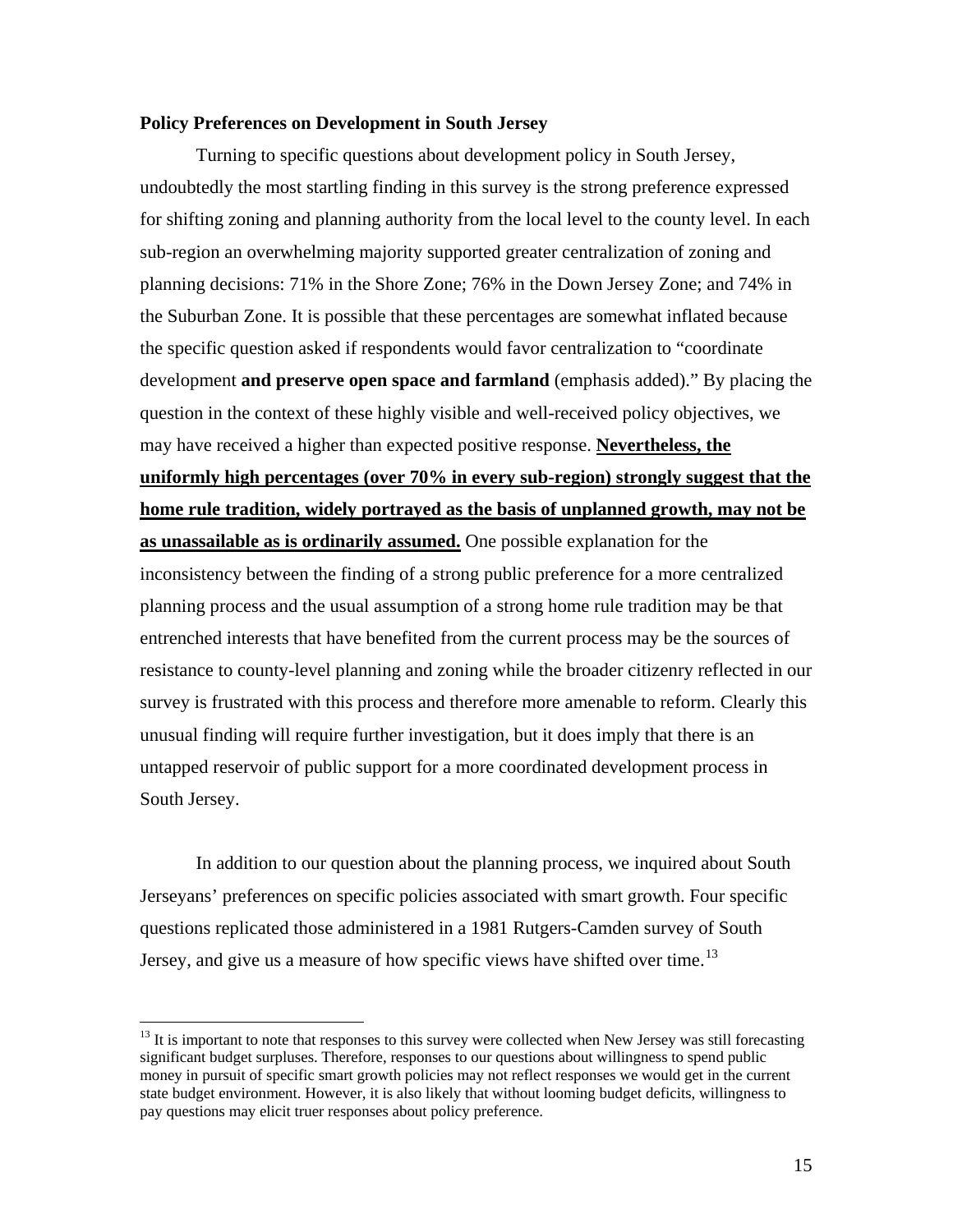Transportation policy has long been a focal point for opponents of sprawl and unplanned development, the argument being that suburban sprawl has been nurtured by public policies that promote inexpensive gasoline prices (adjusted for inflation, they are close to their lowest level in two decades) and highway construction.<sup>[14](#page-15-0)</sup> Accordingly, we investigated the views of South Jersey residents regarding both public transportation options and highway construction. Our findings point to a divided citizenry on these issues. When asked if they would support a commuter rail line that would pass through their community, respondents essentially split down the middle: 50% supporting it in the Shore Zone; 54% in the Down Jersey Zone; and 44% in the Suburban Zone.<sup>[15](#page-15-1)</sup> When considered along with the high cost of such projects, this roughly 50/50 support level helps explain why proposals for new light rail options have difficulty gaining political traction, all the more so in times of budgetary constraint: It is a political axiom that it is easier to mobilize opposition to a proposal than support for it.

Turning to questions that replicated those posed in 1981, we inquired more generally about support for "improving public transportation," asking if they would favor spending "less money," "the same," or "more money" on "improving public transportation". We found that South Jerseyans were less supportive of this policy in 2001 than in 1981: Those willing to spend more money dropped from 76% to 51% in the Shore Zone; 77% to 57% in the Down Jersey Zone; and 64% to 54% in the Suburban Zone. The 2001 results basically corroborate the 50/50 responses to our question about commuter rail service above. Conversely, those willing to spend less money essentially doubled from 2% to 11%, 3% to 11% and 5% to 10% respectively in the three subregional zones. As attractive as public transportation and transit-based development options are in combating sprawl, there is clearly not strong backing for these policies in South Jersey. However, the substantial number of citizens who would be supportive

<span id="page-15-0"></span><sup>&</sup>lt;sup>14</sup> A particular target of criticism is the matching fund formula of the federal highway trust fund that serves as an inducement for labor and construction firms as well as state and local governments to support road expansion that is one of the pillars of sprawl.

<span id="page-15-1"></span> $15$  We decided to pose this question in terms of respondents' own communities to induce them to consider many of the NIMBY-type objections ordinarily raised to such projects.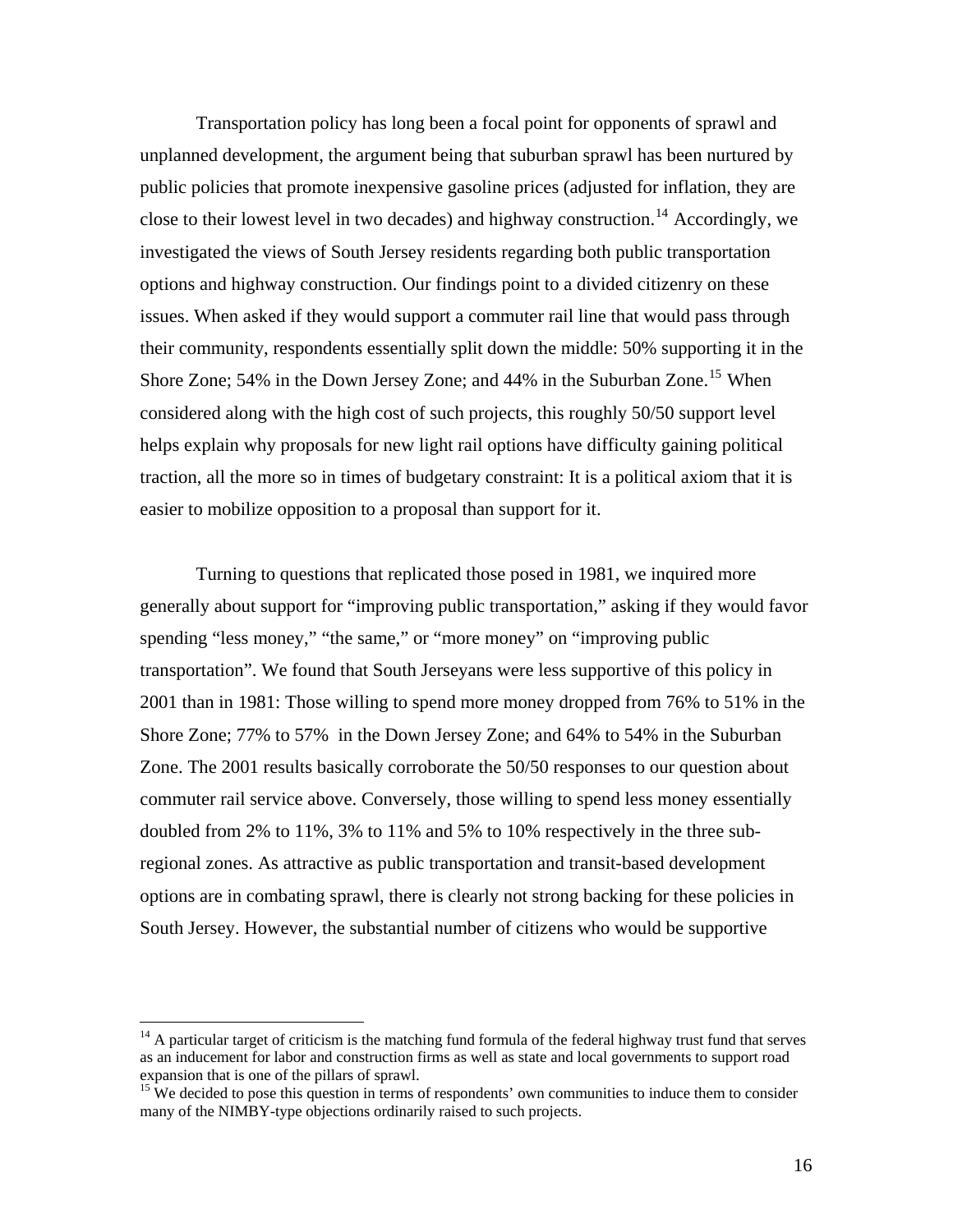could provide a basis for creative transportation policy options that addressed or mitigated concerns of those who might object to more public transportation.<sup>[16](#page-16-0)</sup>

We also approached the question of transportation policy preferences from the standpoint of highway spending. As in 1981, we asked South Jerseyans if they would favor spending less, the same or more on improving the region's highway system. An interesting sub-regional difference emerged in the responses to this question, as both the Shore and Down Jersey Zones recorded decreases in the percentages willing to spend more on highways, drops of 53% to 47% and 60% to 50% respectively. Between 1981 and 2001 the Suburban Zone, however, registered an increase from 40% to 48% in those willing to spend more on highways. These changes suggest that in 1981 the Shore Zone and especially the Down Jersey Zone perceived a need to build and improve roadways to handle development, whereas the subsequent twenty years saw substantial highway investments in those regions, including the completion of Route 55, a major north/south corridor in the Down Jersey Zone. In the Suburban Zone the shift from 40% to 48 % wanting more highway expenditures reflect the fact that in 1981, commensurate with its level of development, the Suburban Zone had access to several interstate highways as well as major state roads, but the explosive suburban growth in this region began to create severe traffic congestion.<sup>[17](#page-16-1)</sup> Not surprisingly, residents see a need for more road improvements to accommodate the increase in residential and commercial traffic that accompanies sprawl. **About half of our respondents favor both greater expenditures on highways and on public transportation, a result that falls short of the level of support needed to overcome the inertia of postwar state and federal transportation policies that promote highways over railways or bus lines.**

<span id="page-16-0"></span><sup>&</sup>lt;sup>16</sup> One problem with public transportation that should be assessed is the extent to which those living in newer suburbs oppose public transportation because they fear it would connect their towns with older, impoverished communities that the sought to escape.

<span id="page-16-1"></span> $17$  A good illustration of sprawl dramatically increasing suburban development and traffic congestion between 1981 and 2001 can be seen along the Route 73 corridor that connects eastern Cherry Hill and Voorhees Townships in Camden County with Evesham and Mt. Laurel Townships in Burlington County. A similar phenomenon is readily apparent in Washington Township, along the Black Horse Pike in Gloucester County.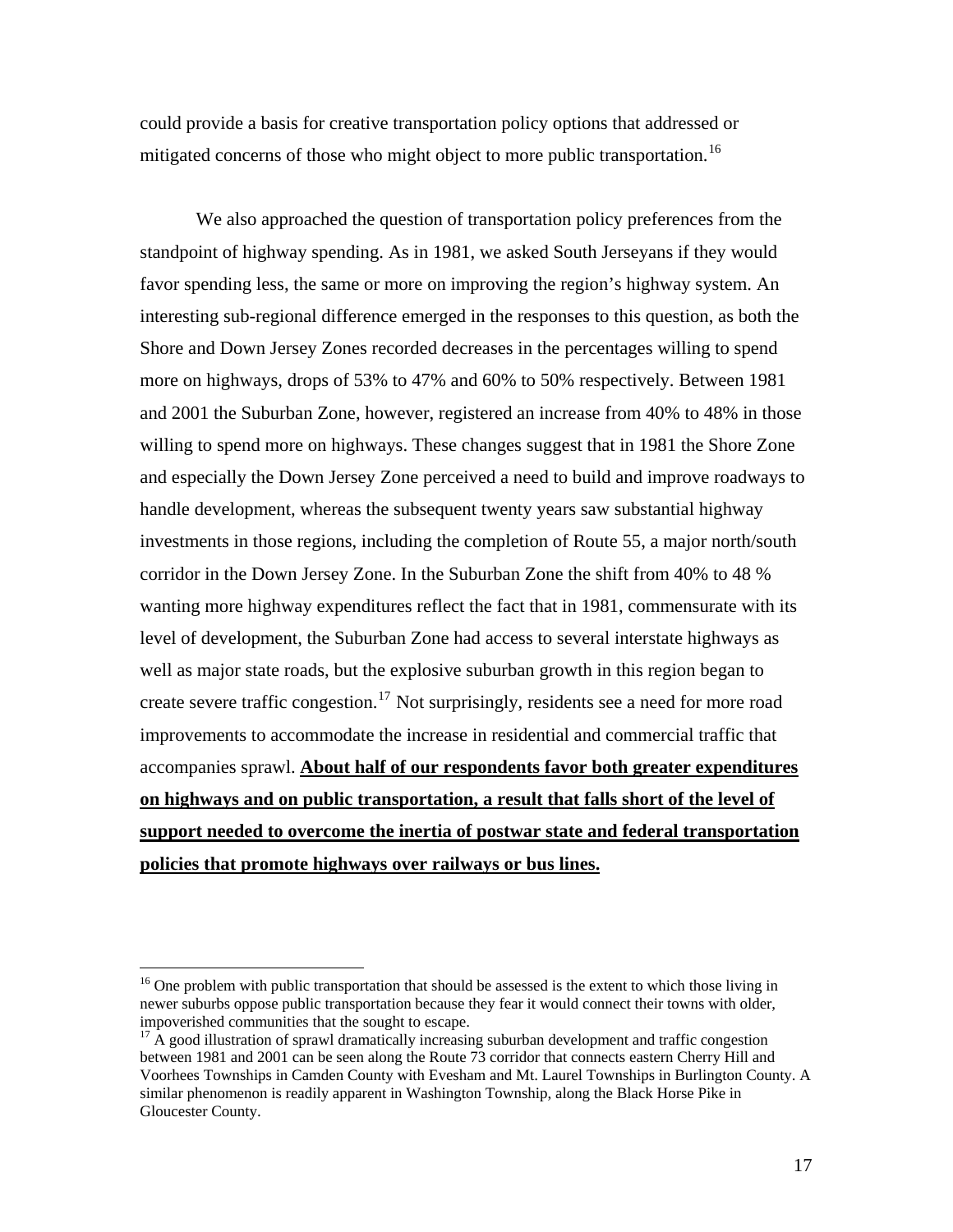Another major element of anti-sprawl, smart growth policy is the redirection of investment dollars from suburban development to urban and older suburban redevelopment. In 1981, huge majorities in each of our sub-regions supported redevelopment. 73% of the Shore Zone, 67% of the Down Jersey and 57% of the Suburban Zone were willing to spend more money on this policy. By 2001, however, these percentages had dropped to 52%, 49% and 51% respectively. More importantly, those favoring lower expenditures on urban redevelopment rose across the board, from 6% to 16% in the Shore Zone, 9% to 17% in the Down Jersey Zone, and 11% to 14% in Suburban Zone. Much as with preferences on transportation policy, South Jersey has a substantial constituency for urban revitalization, but not one powerful enough on its own to drive major urban redevelopment, particularly in light of state budgetary constraints. The recent enactment of a major investment (approximately \$174,000,000) in Camden reflects a unique set of circumstances and should not be taken as indicative of strong support for such revitalization measures. $18$ 

 As our earlier survey analysis indicates, for many in New Jersey, as elsewhere, promoting smart growth and combating sprawl means preserving open space and farmland. The last two decades have witnessed strong and increasing support for such policies in South Jersey. In 1981 57% in the Shore Zone, 47% in the Down Jersey Zone and 58% in the Suburban Zone were willing to spend more money on "improving protection of the environment." In 2001 66% in the Shore Zone, 62% in the Down Jersey Zone and 69% in the Suburban Zone wanted higher spending on open space and farmland preservation.[19](#page-17-1) It is worth pointing out that these high percentages supporting increased spending in this area are reported after Governor Christine Todd Whitman's landmark commitment to spend one billion dollars on open space and farmland preservation. There

<span id="page-17-1"></span><span id="page-17-0"></span><sup>&</sup>lt;sup>18</sup> In the case of Camden, state legislators and the Governor's office were animated mostly by the long-term implication of the City's structural deficit for unending expansion of special state aid. Moreover, the strong individual engagement of Senator Wayne Bryant and the *quid pro quo* of a state takeover of government functions in exchange for the 174 million dollars make this a model that is unlikely to be replicated. <sup>19</sup> In the 1981 survey, open space and farmland preservation were explored in a different style of question; respondents were asked to agree or disagree with the proposition that the State should take steps to preserve both. Over 90% in each sub-region thought so. Because open space & farmland preservation are such critical issues in South Jersey we decided to use these in our 2001 exploration of willingness to pay questions.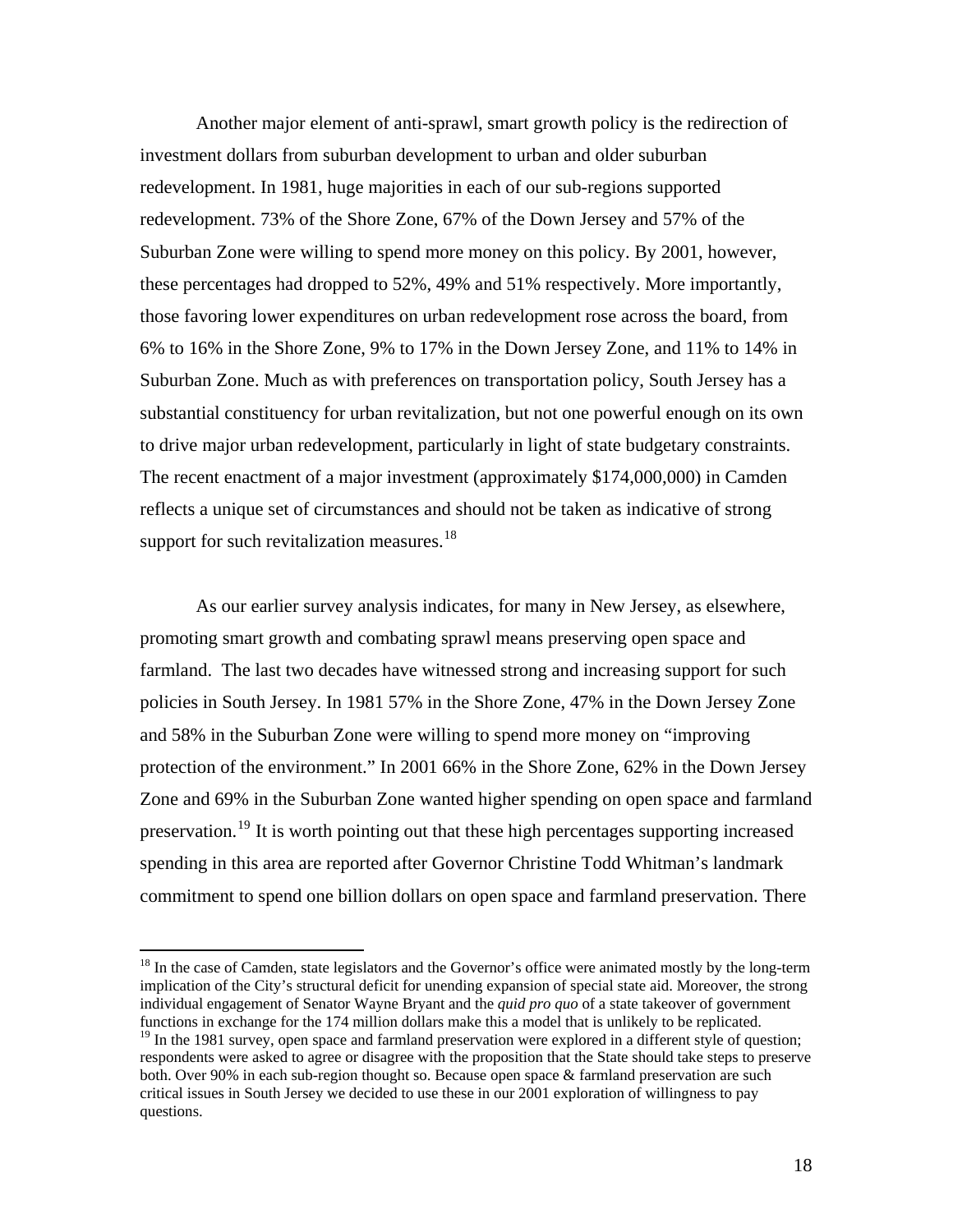was, moreover, no discernable change in the percentage of South Jerseyans who wanted to spend less on this issue: The Shore Zone changed from 9% to 6%; in the Down Jersey Zone remained constant at 6% advocating reduced spending; and the Suburban Zone declined from 8% to 6%. The major shift was from those who favored spending the same amount on open space to those who thought more public investment in this area was needed. Clearly, this is an issue that resonates strongly in southern New Jersey.

#### **Regional Identity in South Jersey**

 The final topic we explored with South Jerseyans was their view of southern New Jersey as a distinctive region. The differences already noted between South Jersey and the rest of the state on the importance of key policy issues strongly suggests that our respondents see their region as distinct. When asked how likely they would be to identify themselves as being "from South Jersey" to someone from elsewhere, uniformly high percentages reported that they would be *very likely* to do so: 74% in the Shore Zone; 79% in the Down Jersey Zone; and 76% in the Suburban Zone. In each zone, 10% reported that they would be *somewhat likely* to do so. Taking a slightly different tack, we asked directly if they would *strongly agree, somewhat agree*, *somewhat disagree* or *strongly disagree* that South Jersey had its own distinct identity. Over 80% in each zone stated that they *strongly* or *somewhat agreed* with this statement. 65% *strongly agreed* in the Shore Zone, 67% in the Down Jersey Zone, and 56% in the Suburban Zone. **The apparent breadth and depth of conviction as well as pride in a distinct regional identity among South Jerseyans is significant because sprawl is a regional issue requiring regional approaches to its amelioration.** A strong sense of regional identity is a necessary, albeit not a sufficient, condition for sound smart growth policy.